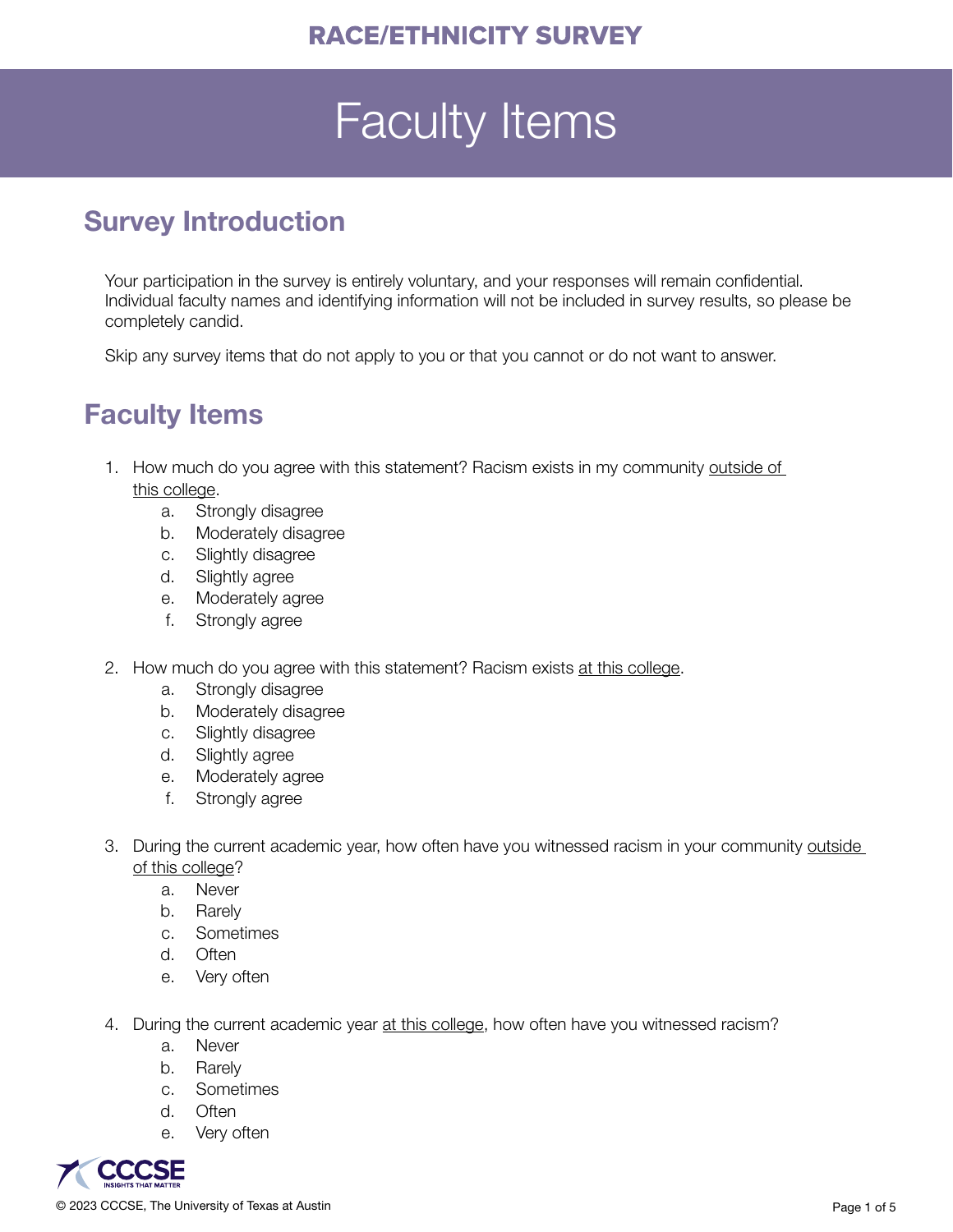- 5. During the current academic year, how often has racism been directed toward you in your community outside of this college?
	- a. Never
	- b. Rarely
	- c. Sometimes
	- d. Often
	- e. Very often
- 6. During the current academic year at this college, how often has racism been directed toward you?
	- a. Never
	- b. Rarely
	- c. Sometimes
	- d. Often
	- e. Very often
- 7. During the current academic year at this college, how often have you taken a stance against racism on behalf of students?
	- a. Never
	- b. Rarely
	- c. Sometimes
	- d. Often
	- e. Very often
	- f. I have not witnessed racism directed toward students at this college during the current academic year
- 8. During the current academic year at this college, I have had opportunities to provide feedback to the college regarding incidents of racism.
	- a. Strongly disagree
	- b. Moderately disagree
	- c. Slightly disagree
	- d. Slightly agree
	- e. Moderately agree
	- f. Strongly agree
	- g. I have not witnessed any incidents of racism at this college during the current academic year
- 9. During the current academic year, this college has taken appropriate actions regarding incidents of racism.
	- a. Strongly disagree
	- b. Moderately disagree
	- c. Slightly disagree
	- d. Slightly agree
	- e. Moderately agree
	- f. Strongly agree
	- g. I do not believe any incidents of racism have occurred at this college during the current academic year

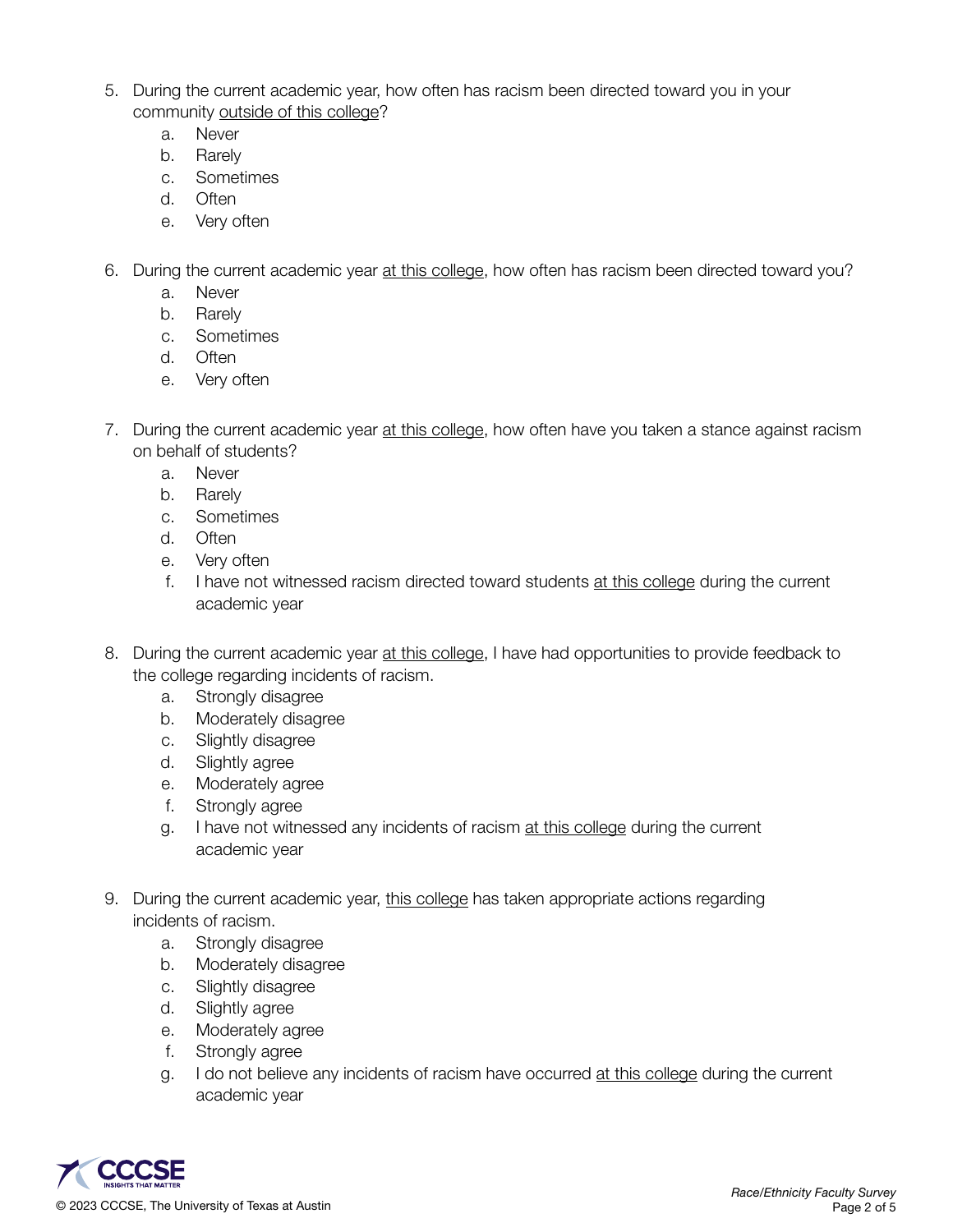- 10. During the current academic year at this college, how often have you facilitated activities or discussions that encouraged your students to examine their understanding of issues of race/ethnicity?
	- a. Never
	- b. Rarely
	- c. Sometimes
	- d. Often
	- e. Very often
- 11. At this college, there is an adequate amount of racial/ethnic diversity among instructors and staff members.
	- a. Strongly disagree
	- b. Moderately disagree
	- c. Slightly disagree
	- d. Slightly agree
	- e. Moderately agree
	- f. Strongly agree
- 12. Currently, there is a culture of caring at this college.
	- a. Strongly disagree
	- b. Moderately disagree
	- c. Slightly disagree
	- d. Slightly agree
	- e. Moderately agree
	- f. Strongly agree
- 13. In the last 12 months, have you participated in any professional development activities that have helped you understand the history of various races/ethnicities?
	- a. Yes
	- b. No
		- 13a. If response is *no* for Item 13

Does your college offer professional development activities that focus on understanding the history of various races and ethnicities?

- a. Yes
- b. No
	- 13b. If response is *yes* for item 13a Why did you not participate? [Write in]

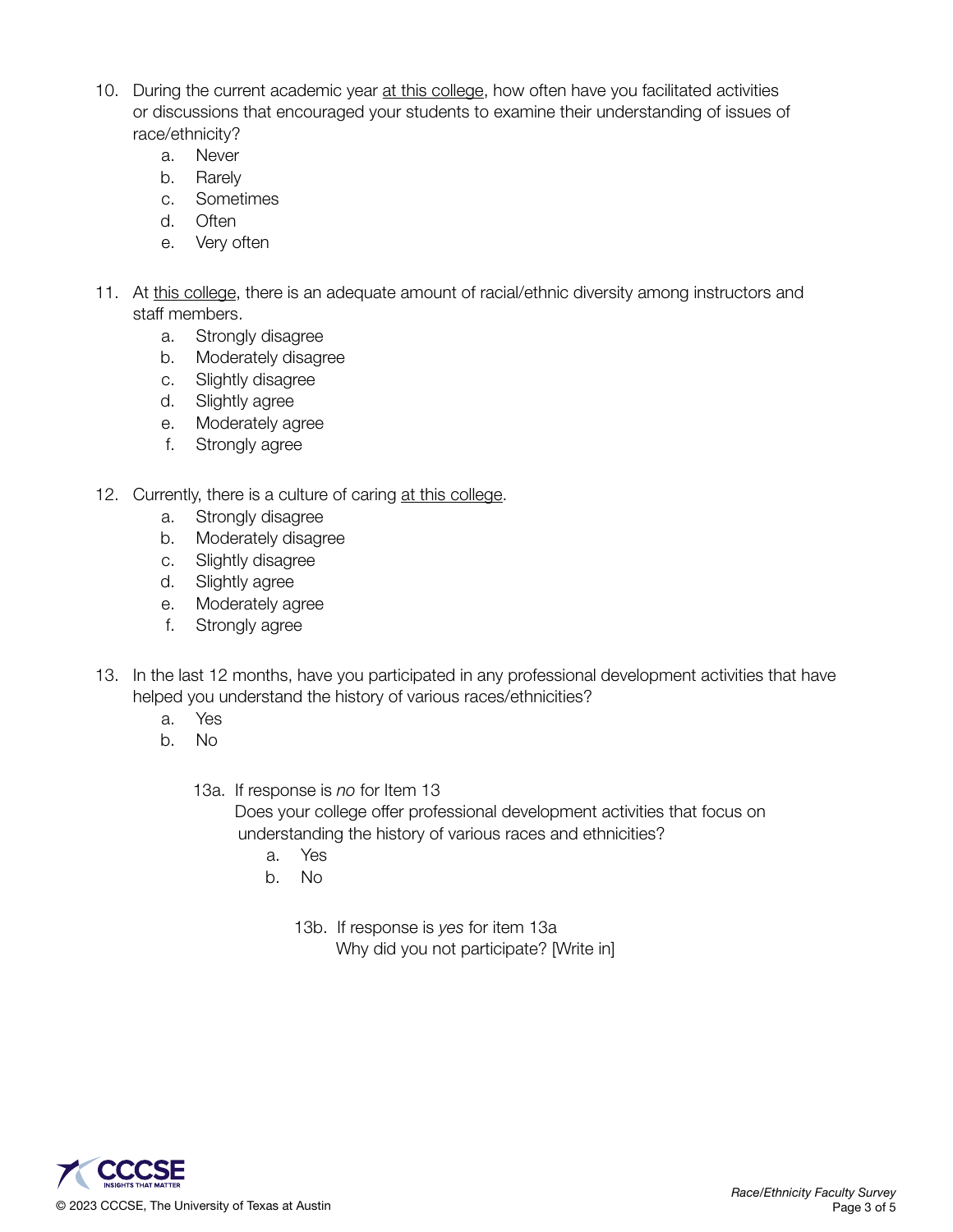- 14. In the last 12 months, have you participated in professional development activities about how to teach students of various races/ethnicities?
	- a. Yes
	- b. No

14a. If response is *no* for Item 14 Does your college offer professional development activities that focus on teaching students of various races/ethnicities?

- a. Yes
- b. No

14b. If response is *yes* for item 14a Why did you not participate? [Write in]

- 15. During this academic term, does your institution consider you to be employed part-time or full-time?
	- a. Part-time
	- b. Full-time
- 16. What is your age group?
	- a. 24 or under
	- b. 25 to 29
	- c. 30 to 39
	- d. 40 to 49
	- e. 50 to 64
	- f. 65 or more
- 17. What is your racial or ethnic identification? (*Mark all that apply*)
	- a. American Indian or Alaska Native
	- b. Black or African-American
	- c. Hispanic or Latino
	- d. Native Hawaiian
	- e. Pacific Islander (non-Native Hawaiian)
	- f. White
	- g. Other
	- h. Additional racial or ethnic category (or other); please specify: \_\_\_\_\_\_\_\_\_\_\_
	- i. Decline to answer
- 18. Mark your gender identity:
	- a. Man
	- b. Woman
	- c. Transgender man/trans man/female-to-male (FTM)
	- d. Transgender woman/trans woman/male-to-female (MTF)
	- e. Genderqueer/gender nonconforming neither exclusively male nor female
	- f. Additional gender category (or other); please specify: \_\_\_\_\_\_\_\_\_\_
	- g. Decline to answer

© 2023 CCCSE, The University of Texas at Austin Page 4 of 5